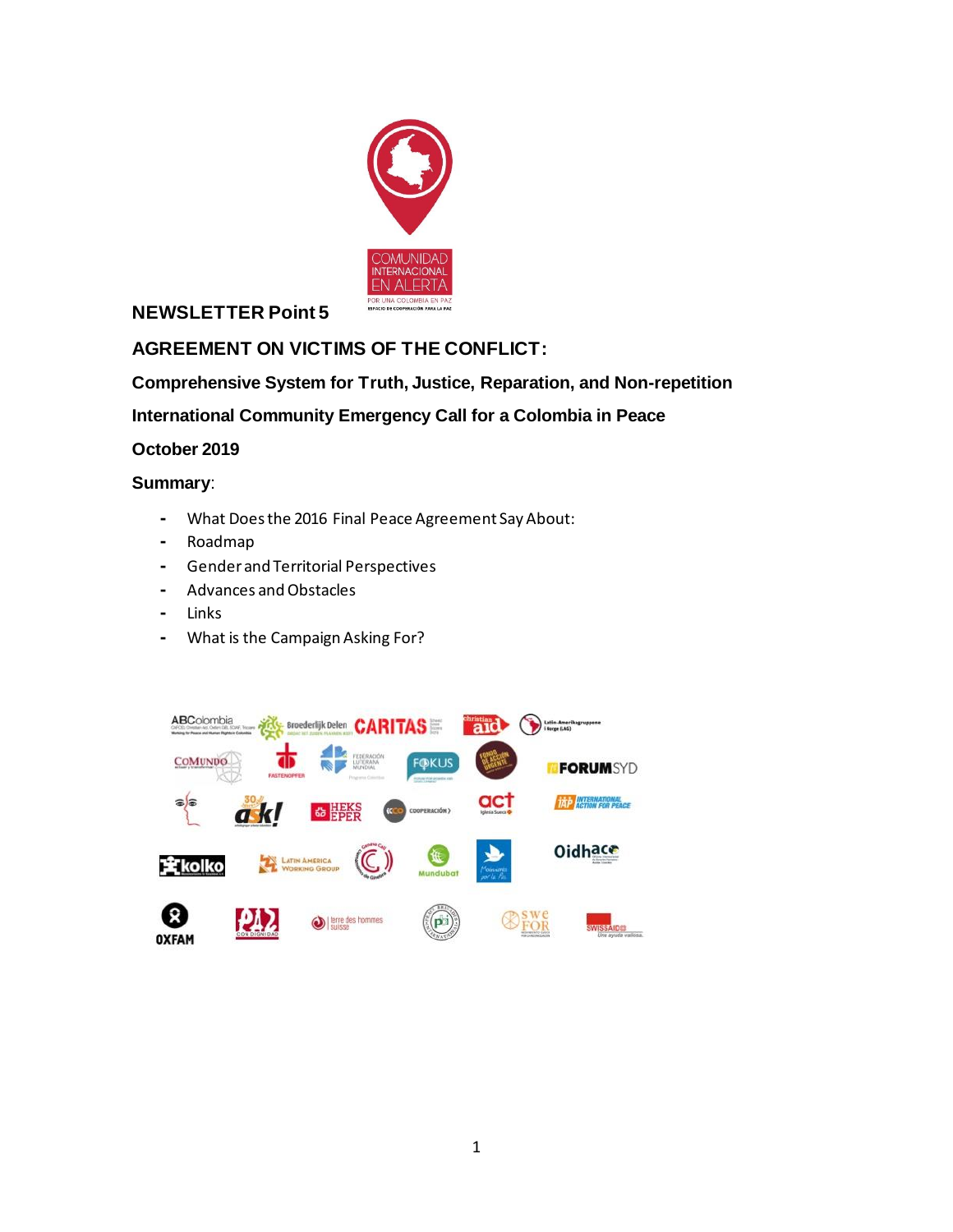## **What does the 2016 Final Peace Agreement Say About Point 5:**

**Agreement regarding the Victims of the Conflict: "Comprehensive System for Truth, Justice, Reparation, and Non-repetition," including the Special Jurisdiction for Peace; and Human Rights Commitments.**

The text of the Peace Agreement says: "Redress for victims is at the core of the Agreement between the National Government and the FARC-EP."

The Comprehensive System is made up by different judicial and extra-judicial mechanisms that will be put into action in a coordinated manner with the aim of achieving the greatest possible satisfaction of victims' rights, accountability regarding what happened, legal security guarantees for those who participate in the System, and as a contribution to achieve a peaceful coexistence, reconciliation, nonrepetition, and a transition from the armed conflict to peace. This is the first time that a system of this nature has been agreed upon in a peace negotiation.

### **PRINCIPLES**:

1. **Recognition of the victims**. A reparation of victims must be at the core of the Peace Agreements.

2. **Acknowledgment of responsibility**. *We will not exchange impunity measures.*

3. **Satisfaction of victims' rights**: The rights of the victims of the conflict are non-negotiable.

4. **Victim participation**: The discussion on the satisfaction of the rights of victims of serious human rights violations and breaches of international humanitarian law during the conflict necessarily involves the participation of the victims, using different means and at different times.

5. **Clarification of the truth**: Trust can only be regained by a full elucidation and recognition of the truth.

6. **Reparation for the victims**: Restoring victims' rights and changing their lives for the better, in an end-of-conflict scenario, is a fundamental aspect of building stable and longlasting peace.

7. **Guarantees of protection and security**: Protect the lives and personal integrity of the victims.

8. **Guarantees of non-repetition**: Guarantee non-repetition so that no future generation of Colombians will be victims or face the risk of being a victim.

9. **Reconciliation** of all Colombian citizens to move towards civility and peaceful coexistence.

10. **Rights-based approach**: The State must promote and protect all rights and fundamental liberties.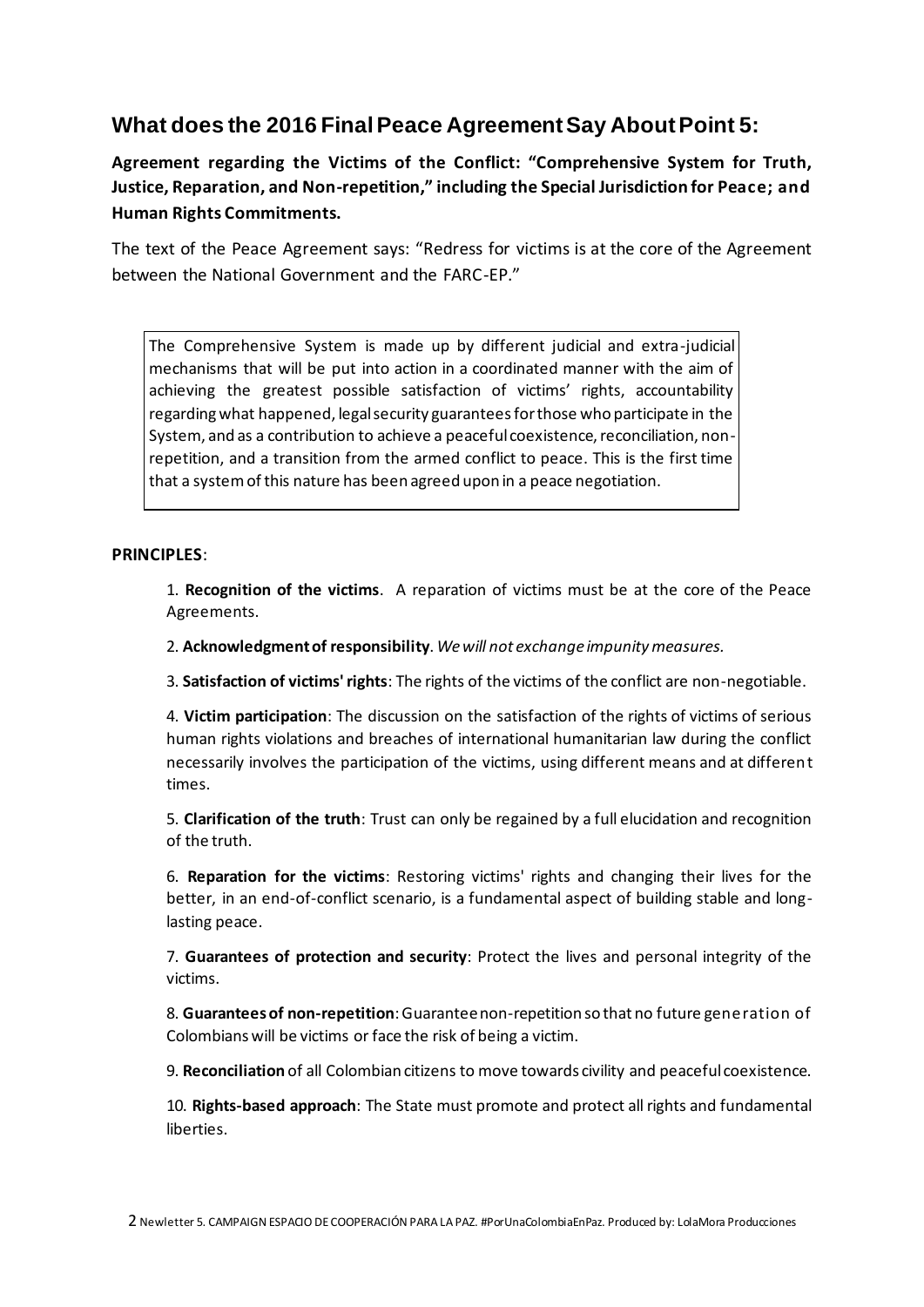## **Point 5 talks about the "national tragedy" when recognizing that:**

The armed conflict, which has multiple causes, has inflicted suffering and loss on the people to a degree that is unparalleled in our history. Millions of Colombians have been victims of forced displacement, the dead number in the hundreds of thousands, tens of thousands of people of all kinds have been disappeared and vast numbers of families, groups, and communities have been affected throughout the length and breadth of the country, including rural communities, indigenous peoples, the Afro-Colombian, black, *palenqueras*, *raizales*, and Roma communities, persons due to their religious beliefs, political parties, social and trade-union movements, the LGBTI population, and economic associations, among others. There have also been less visible, but no less painful forms of victimization, such as sexual violence, psychological damage, or just living in fear.

**Source**[: High Commissioner for Peace of the Colombian Government](http://www.altocomisionadoparalapaz.gov.co/herramientas/Documents/Nuevo_enterese_version_6_Sep_final_web.pdf)

## **Roadmap for the Comprehensive System for Truth, Justice, Reparation, and Non-repetition (SIVJRNR)**

The System looks to be comprehensive so that the measures obtain a maximum level of justice and accountability regarding human rights violations and IHL breaches that took place during the conflict. The System's comprehensive nature also contributes to a clarification of the truth regarding the conflict and a construction of historical memory.

It emphasizes restoration and reparation measures with the aim of recovering trust, peaceful coexistence, and true reconciliation.

### **OBJECTIVES**:

- 1. **Satisfaction of victims' rights,** through a combination of judicial and extra-judicial mechanisms.
- 2. **Accountability**: through the establishment of responsibilities, all participants in the conflict, whether direct or indirect, must assume their responsibility for grave violations committed in the context of the armed conflict.
- 3. **Non-repetition,**to prevent revictimization and the emergence of new forms of violence.
- 4. **Legal security**, through a fulfillment of the conditions of the Comprehensive System and in particular the Special Jurisdiction for Peace, with the necessary guarantees of due process.
- 5. **Peaceful coexistence and reconciliation**, through the construction of trust in the other parts, based on the positive transformations generated in society by the peace agreements.
- 6. **Legitimacy**, responding to the expectations of victims, society in general, and the Colombian State's national and international obligations, including a fulfillment of that agreed upon in the Final Agreement.

#### **COMPONENTS:**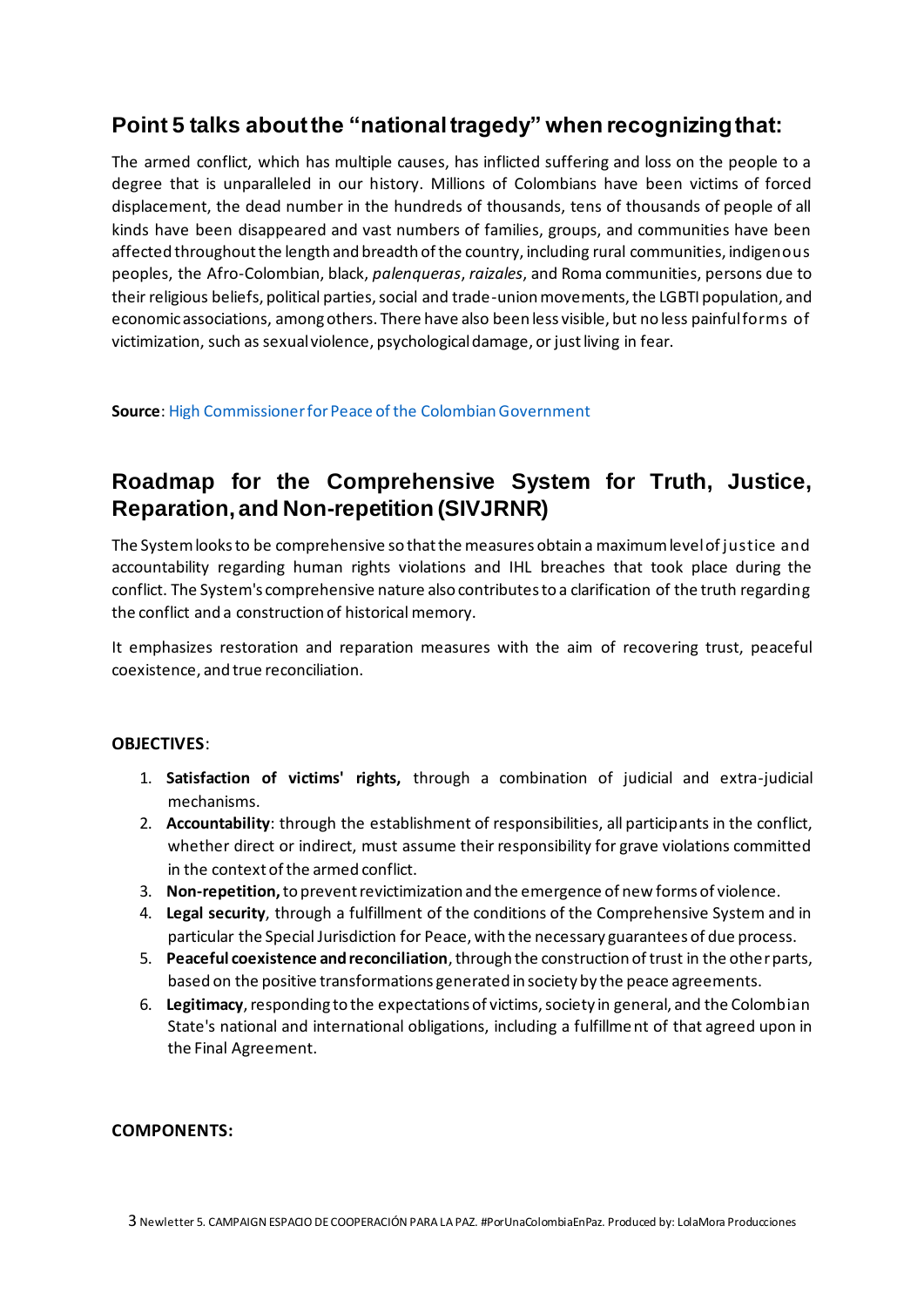- **- [Commission for the Clarification of the Truth, Coexistence, and Non-repetition](comisiondelaverdad.co) (CEV):** Temporary body with an extra-judicial character.
- **- [Search Unit for People Assumed to be Disappeared](https://www.ubpdbusquedadesaparecidos.co/) (UBPD)**: Special high-level unit with a humanitarian and extra-judicial character. Search, location, identification, and dignified return of the remains of people assumed to have been disappeared in the context of and within the conflict.
- **- [Special Jurisdiction for Peace](https://www.jep.gov.co/) (JEP)**: Made up by a series of legal chambers, including the Amnesty and Pardon Chamber and a Peace Tribunal. This does not imply a substitution of the ordinary jurisdiction.
- **- Comprehensive reparation measures for peace-building**: Acts of early acknowledgment of responsibilities and concrete actions that contribute to reparation; comprehensive and collective reparation measures for peace-building; psychosocial rehabilitation; collective return processes for individuals in a situation of displacement and reparation for victims abroad; land restitution measures; strengthening of the Policy for Attention and Comprehensive Reparation for Victims**.**
- **- Guarantees of Non-repetition**: Promotion of a culture that respects human rights; strengthening of protection mechanisms for the work of human rights defenders and their organizations; and a national human rights plan.

#### **Other agreed-upon measures:**

**-** Programs to clear and decontaminate the regions of anti-personnel landmines (APM), improvised explosive devices (IED) and unexploded ordnance (UXO), or explosive remnants of war (ERW).

## **Differential, gender, and territorial perspective**

All of the Comprehensive System's mechanisms and measures look for the greatest possible satisfaction of rights for the over 3.9 million women victims to access truth, justice, comprehensive reparation, and guarantees of non-repetition. Hence, the Comprehensive System will have a differential and gender approach that is adapted and responds to the specific characteristics of the victimization in each region and for each population group and recognizes the armed conflict's disproportion impact on children and women.

In reference to the justice component of the Comprehensive System for Truth, Justice, Reparation, and Non-repetition, the Agreement states:

- **-** The consequences of such violations are most serious when they are committed against women or when victims belong to the most vulnerable groups, subjects of special protection, who deserve reparations and special protection, including, indigenous peoples, Afro-Colombian communities, and other ethnically distinct groups, religious communities, rural communities, the poorest, the disabled, the displaced and refugees, children and adolescents, the LGBTI population, and the elderly.
- **-** Reparations must be in line with the United Nation's call for all peace agreements to adopt a gender focus, recognizing reparative and restorative measures, the special suffering of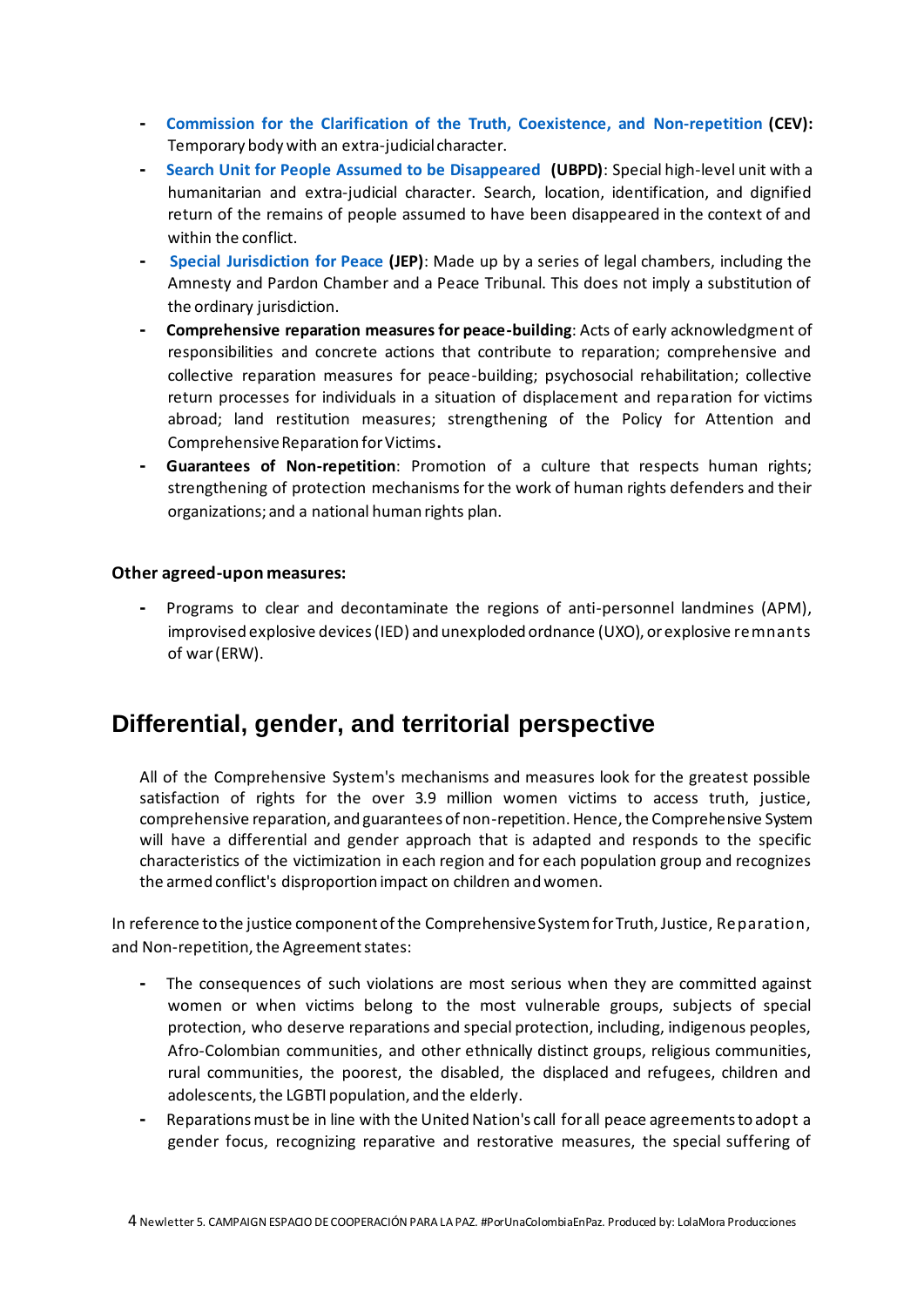women, and the importance of their active and fair participation in the judicial component of the CS.

#### **ON SEXUAL VIOLENCE**

Women have been especially victimized during the conflict in Colombia.

The System excluded amnesty and pardon for sexual violence, at the same time that it created an investigation team for these cases in the Investigation and Accusation Unit of the Special Jurisdiction for Peace.

- **-** The Truth Commission will have a gender working group to guarantee that its work methodologies have a gender perspective.
- **-** The collective reparation plans will have a participation mechanism for women.
- **-** The Commission, the Peace Tribunal, the Chambers, and the Investigation and Accusation Unit of the Special Jurisdiction for Peace will have a composition that responds to gender equality criteria.

The Investigation and Accusation Unit of the JEP stated in a May 2019 [press release](https://www.jep.gov.co/SiteAssets/Paginas/UIA/sala-de-prensa/Comunicado%20UIA%20-%20007.pdf) that:

The reestablishment of rights and the guarantee of non-repetition for victims of sexual violence is a priority, for that reason, and as was stipulated in the Final Agreement, the entity has a special investigation team for these cases, made up of professionals in psychology, medicine, law, and investigation.

(@UIA\_JEP)

# **WOMEN AROUND THE WORLD TALKING ABOUT COLOMBIA…**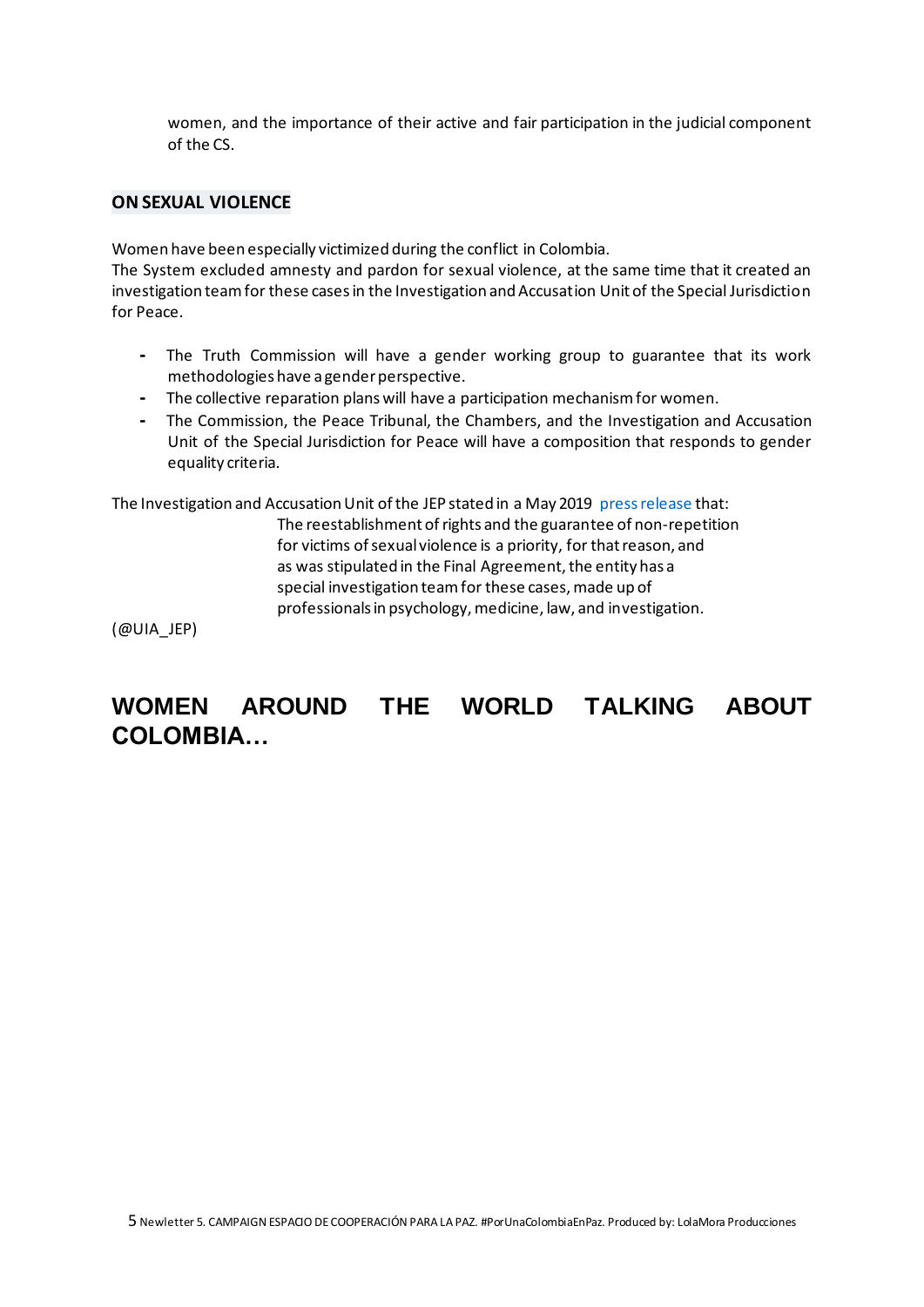

## **Ellen Johnson Sirleaf**

Presidenta de Liberia y Premio Nobel de Paz ABRIL 28, 2013

Cuando recibi el Nobel de Paz se lo dediqué a las incontables mujeres y niñas que han sufrido, cuyas luchas no son conocidas, pero que moldean nuestro mundo. A quienes derramaron lágrimas y sangre y perdieron su dignidad, les dije: "Hermanas, hijas, encuentren sus voces". Ese es mi mensaje a ustedes: rechacen la violencia sin sentido, encuentren sus voces y trabajen por un mejor futuro en Colombia.



### **Rigoberta** Menchú Lider indigena de

Guatemala y Premio Nobel de Paz MAR20 13, 2014

Las mujeres hemos liderado muchas luchas sociales en nuestros países y, como en Colombia, muchas mujeres trascendieron su condición de victimas para ser lideres en derechos humanos, activistas femeninas, de los campesinos y otras iniciativas. Eso nos dio liderazgo para facilitar procesos de paz o de reconciliación.



#### Phumzile Mlambo-**Ngcuka** Directora de ONU Mujeres JUNIO 23, 2016

Contrario a la mayoría de negociaciones de paz en la historia, en Colombia las mujeres han tenido una presencia significativa (...) Su éxito subraya la evidencia de que la participación de las mujeres aumenta la probabilidad de que se logre un Acuerdo de paz. Y que una negociación incluyente no es sólo un imperativo moral ni una meta de largo plazo, sino una necesidad apremiante y operativa.

| Ellen Johnson Sirleaf                                                                                                                                                                                                                                                                                                                                                                                                                                                                | Rigoberta Menchú                                                                                                                                                                                                                                                                                                                                                                                                             | Phumzile Mlambo-Ngcuka                                                                                                                                                                                                                                                                                                                                                                                 |
|--------------------------------------------------------------------------------------------------------------------------------------------------------------------------------------------------------------------------------------------------------------------------------------------------------------------------------------------------------------------------------------------------------------------------------------------------------------------------------------|------------------------------------------------------------------------------------------------------------------------------------------------------------------------------------------------------------------------------------------------------------------------------------------------------------------------------------------------------------------------------------------------------------------------------|--------------------------------------------------------------------------------------------------------------------------------------------------------------------------------------------------------------------------------------------------------------------------------------------------------------------------------------------------------------------------------------------------------|
| President of Liberia and Noble<br><b>Peace Prize Winner</b><br>April 28, 2013<br>When I received the Nobel<br>Peace Prize, I dedicated it to the<br>innumerable women and girls<br>who have suffered, whose<br>struggles are unknown but they<br>have shaped our world. To<br>those who have shed tears and<br>blood; and who have lost their<br>dignity I said, "Sisters,<br>daughters, find your voice." This<br>is my message to you: reject the<br>senseless violence, find your | Guatemalan Indigenous Leader<br>and Noble Peace Prize Winner<br>March 13, 2014<br>As women, we have led many<br>social struggles in our countries<br>and, like in Colombia, many<br>women have transcended their<br>condition as a victim to become<br>human rights leaders, activists<br>on women's peasant, and other<br>initiatives. This gave us a<br>leadership role to facilitate<br>peace and reconciliation efforts. | Director of UN Women<br>June 23, 2016<br>Contrary to the majority of<br>peace negotiations throughout<br>history, in Colombia women<br>have had a significant<br>presence() Their success<br>highlights the evidence that<br>women's participation increases<br>the probability that the Peace<br>Agreement will be achieved. An<br>inclusive negotiation is not only<br>a moral imperative or a long- |
| voice, and work for a better<br>future in Colombia.                                                                                                                                                                                                                                                                                                                                                                                                                                  |                                                                                                                                                                                                                                                                                                                                                                                                                              | term goal but an urgent and<br>operational need.                                                                                                                                                                                                                                                                                                                                                       |
|                                                                                                                                                                                                                                                                                                                                                                                                                                                                                      |                                                                                                                                                                                                                                                                                                                                                                                                                              |                                                                                                                                                                                                                                                                                                                                                                                                        |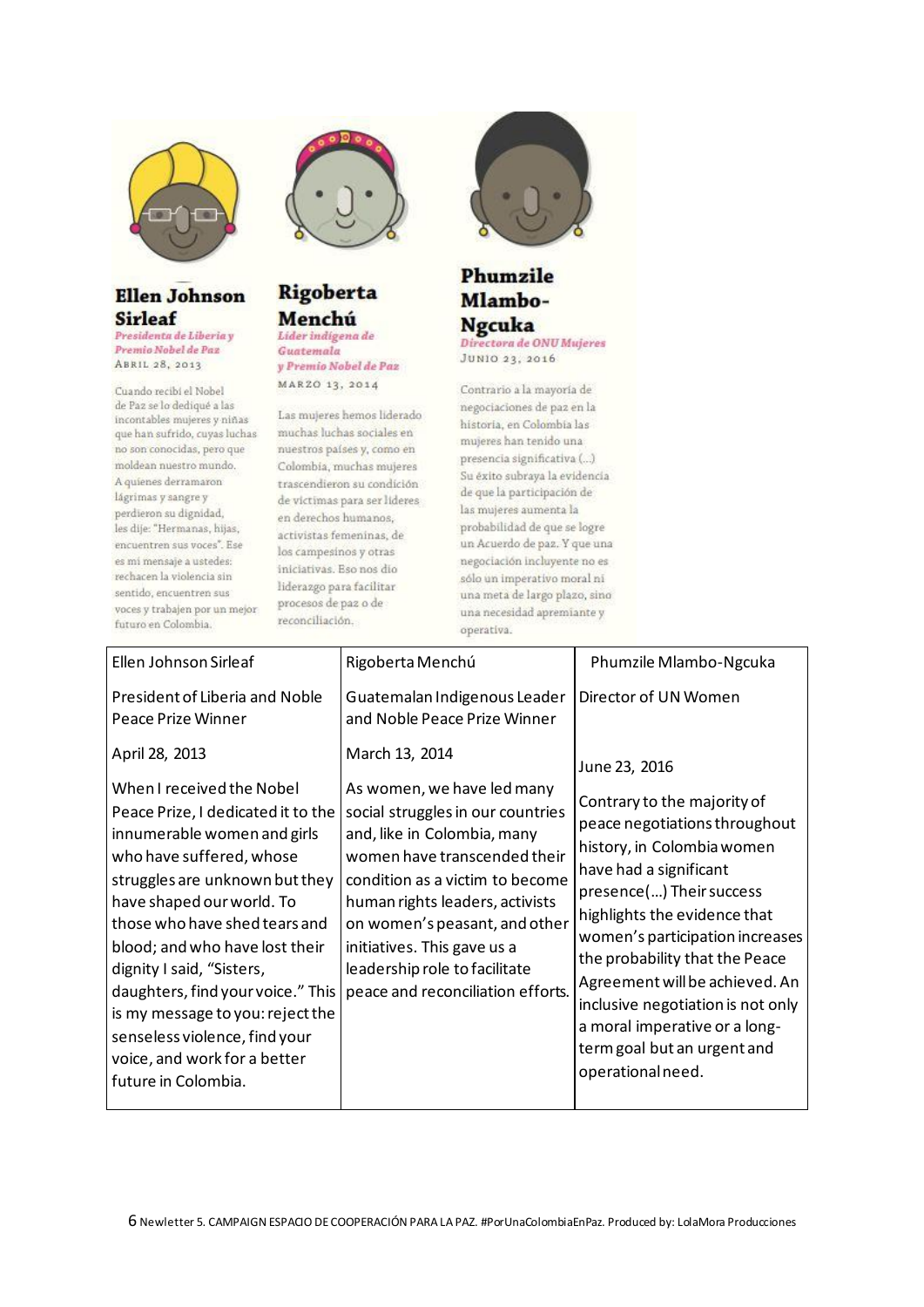## **THE ETHNIC TRUTH**



**[Inter-ethnic Truth Commission of the Pacific](https://verdadpacifico.org/) Region** (CIVP-Comisión Interétnica de la Verdad del Pacífico), is an effort to construct their own narrative about what happened during the armed conflict along the Colombian Pacific Region. The CIVP officially appeared before the Truth Commission in May 2019, in the capital of Chocó, Quibdó.

Territory is a defining element for the identity of the region's inhabitants and, therefore, Territory and Identities are the governing principles of the Inter-ethnic Truth Commission of the Pacific region.

Aim of the **[CIVP:](https://pacificocolombia.org/comision-interetnica-de-la-verdad-de-la-region-del-pacifico/)**

- **-** Seek the truth from the victims' perspective, without reaching the level of judicial truth.
- **-** Take into account individuals, communities, and territories as victims of the armed conflict. For example, the Atrato River as a subject-victim.
- **-** Study the impacts caused to the territory by mining, cattle ranching, agribusiness, infrastructure projects, deforestation, or hydrocarbons.
- **-** Contribute to the social transformation of the Pacific region.

### <https://www.facebook.com/verdadpacifico>

## **Advances and obstacles**

With a mandate established by the signatory parties of the Final Agreement, the Kroc Institute is responsible for monitoring the implementation process.

## **Main advances**

- **-** Sessions were held to collect input for the institutional design and methodologies of the CEV, UBPD, and UIA. This includes initiating a joint process of prior, free, and informed consultation with the ethnic communities and peoples regarding the work methodologies and interaction protocols for the entities of the Comprehensive System for Truth, Justice, Reparation, and Non-Repetition (SIVJRNR).
- **-** Launching of the CEV.
- **-** Initiation of a territorial presence from the CEV and UBDP, and an expansion of the JEP teams.
- **-** The JEP's Chamber to Acknowledge the Truth has information on seven cases.

# **Main DIFFICULTIES**

- **-** Serious delays in the effective implementation of the Independent Counsel and Defense System to guarantee the right to counsel for those appearing before the JEP and for the victims' legal counsel.
- **-** Budgetary cuts to the CEV, UBPD, and JEP.
- **-** A persistentlack of resources to finance the policy for the reparation of victims.
- **-** Nonexistent regulatory adjustments to the policy for the comprehensive reparation of victims to extend its duration and so that it is in line with Legislative Act 01 of 2017.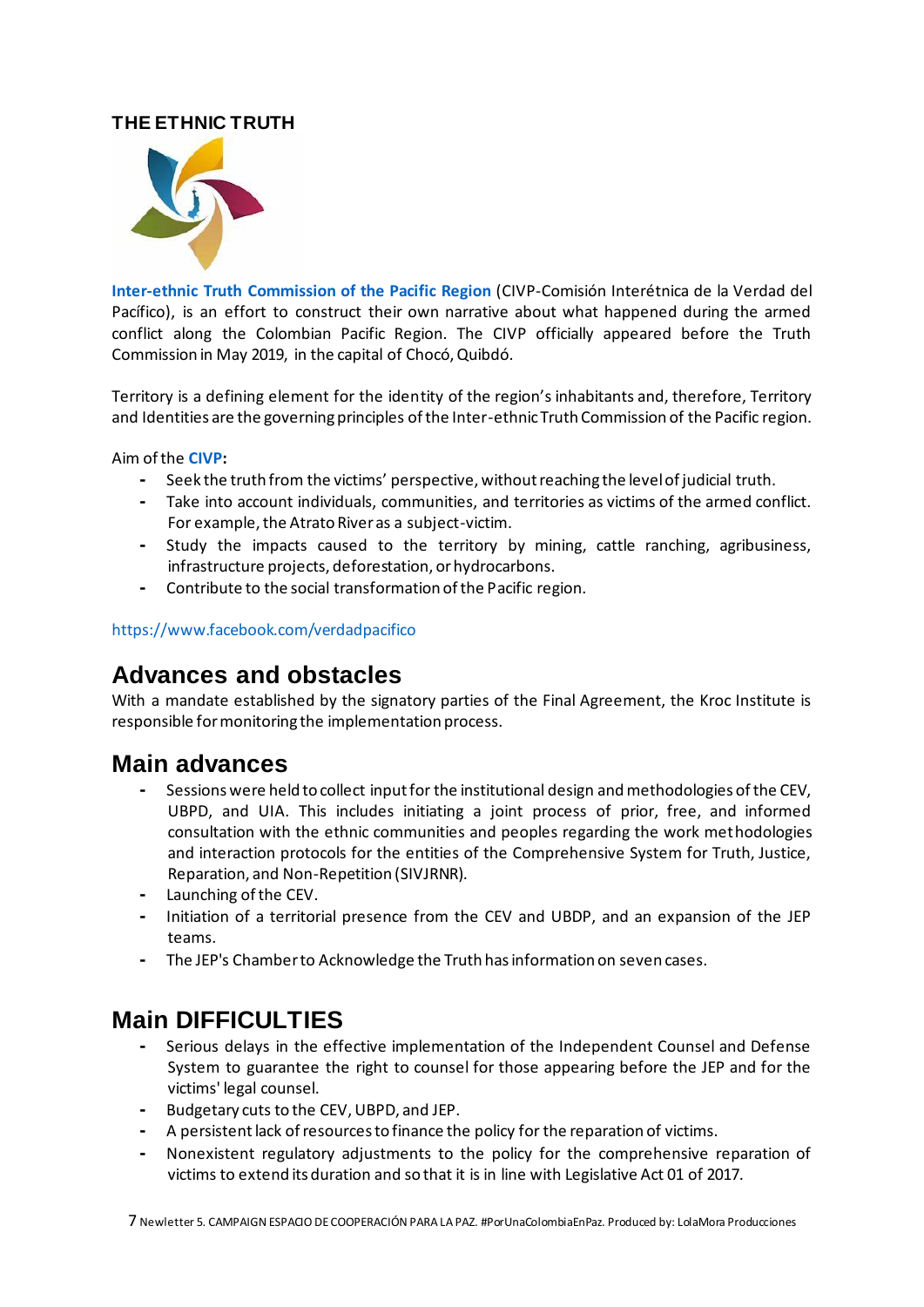- **-** Degradation of security conditions in several regions of the country, making the presence of the System's entities more difficult in those areas and discouraging participation from individuals and organizations in these mechanisms.
- **-** A need to adapt and extend the pedagogical sessions on the SIVJRNR, and the mechanisms, means, and timelines to access the different entities.
- **-** Guarantee accompaniment for the civil society organizations in the writing of reports to be presented before the CEV, UBPD, or JEP.
- **-** Guarantee the Special Jurisdiction for Peace's independence and autonomy.
- **-** Guarantee the entire SIVJRNR's financial sustainability, as well as inter-institutional coordination agreements with the State to execute its mandate.

### **The eyes of the world are on the Colombian system for Truth, Justice, and Reparation that was agreed upon in the Peace Agreements. A comparison made by Kroc shows that:**

The comparative experience shows that, in general, the fulfillment or implementation of the mandate for the truth commissions is taking more time than was initially stipulated. 35% of the comprehensive peace agreements in the Peace Accords Matrix (PAM) include commitments related to truth or reconciliation mechanisms. Two years after the signing of the agreement, 75% of the agreements had not begun implementation of the commitments or they had a minimal level of implementation. Only two countries (Liberia and Guatemala) had achieved an intermediate implementation level in this area and only one (El Salvador) had achieved full implementation.

The Centro de Investigación y Educación Popular /Program por la Paz. (CINEP) also monitors the implementation process.

### **On the ethnic approach:**

Concerning the implementation of the ethnic approach, advances in the implementation of commitments derived from the prior consultation carried out by the SIVJRNR with indigenous, black, Afro-Colombian, raizal, and palenquera populations are emphasized. On reparation and human rights commitments, only some strategies were identified that involve ethnic peoples, but they lack clear indicators that make it possible to monitor the impact of the measures during the quadrennial; in addition, the Plan included the creation of an execution rate for prior consultations, which must be assumed by the communities that request the consultation, which could be unconstitutional and be contrary to the fundamental rights granted to ethnic peoples.

### **On the gender approach:**

The CEV, UBPD, and JEP continue to advance in their efforts to mainstream the gender approach, by means of support from organizations that have expertise in this area; recognition of the differential impacts experienced by women and LGBTI populations within the context of the conflict; emphasizing the development of strategies on a territorial level that responds to children and women victims; and the realization of events and spaces that make it possible to delve deeper into the reach and needs for this approach in the context of transitional justice. On reparation (…)